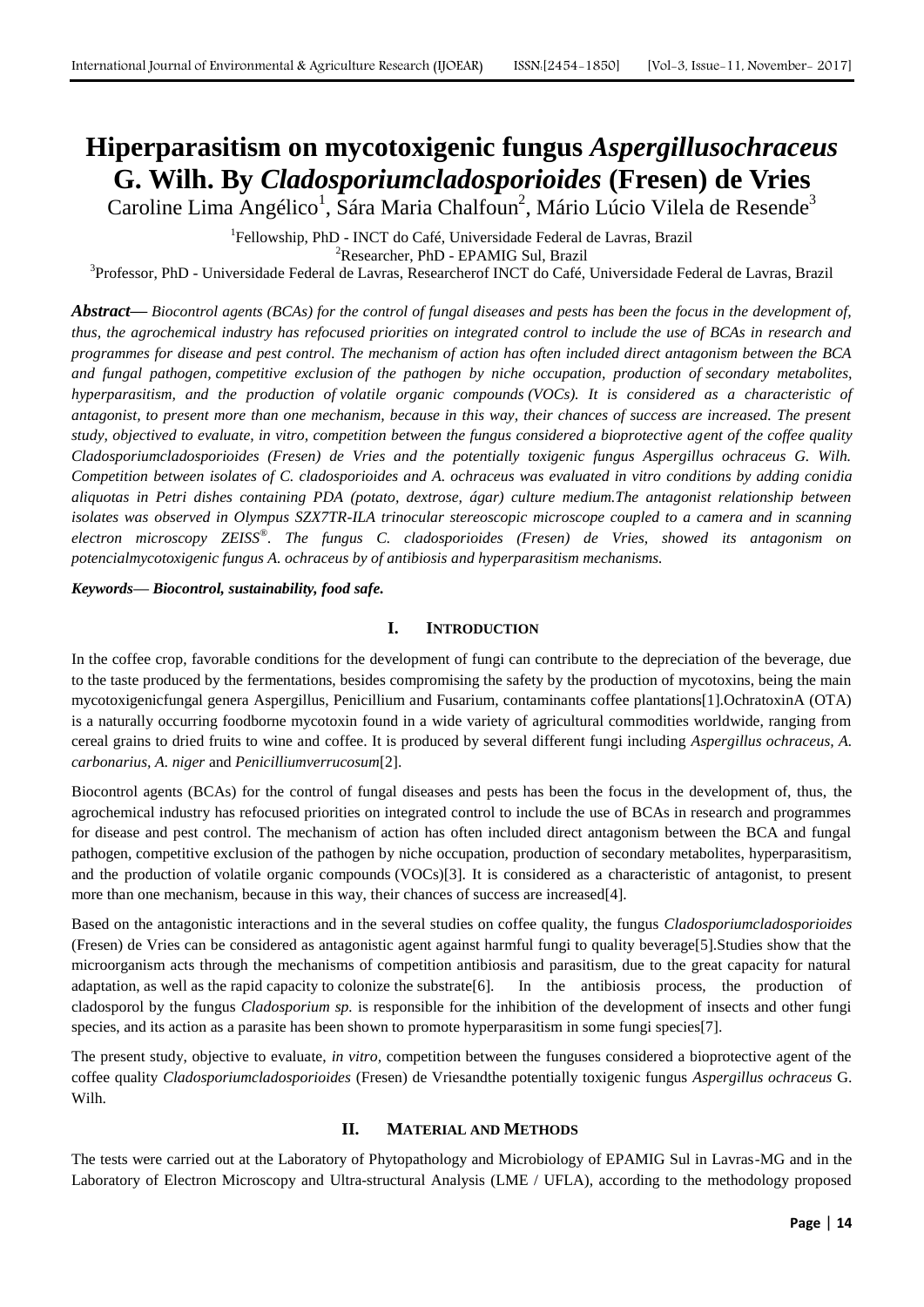by[8]. The isolates of the fungi *Cladosporiumcladosporioides* (Fresen) de Vries and *Aspergillus ochraceus* G. Wilhtested were already identified and deposited in the collection of microorganisms culture of the Department of Food Science / UFLA.

In each Petri dish containing a purified colony of each isolate, 40mL of distilled and sterilized water was added. Then the mycelium was scraped to obtain a suspension which was subsequently filtered with the aid of a sterile gauze to obtain only the spores. After filtration, an30μL aliquot of spore solution was transferred by means of an automatic pipette to Petri dishes of 6cm in diameter containing PDA (potato, dextrose, ágar) culture medium, the solution being spread by Drigalsky's handle.

After inoculation, the plates were maintained in BOD at 25 °C with a 12-hour photoperiod, and the spore germination behavior was observed by an Olympus SZX7TR-ILA trinocular stereoscopic microscope coupled to a camera and by scanning electron microscopy Zeiss® with competition observed at 3, 10 and 20 days. The fungus *C. cladosporioides* (Fresen) de Vries, showed its antagonism on potencialmycotoxigenic fungus *A. ochraceus*by of antibiosis and hyperparasitism mechanisms.

# **III. RESULTS AND DISCUSSION**

At 20 days, the deformation of some *Aspergillus ochraceus* G. Wilh spores was observed under the scanning optical microscope in addition to the total inhibition of germination due to the presence of *Cladosporiumcladosporioides* (Fresen) de Vries, in contrast to the treatment inoculated only with fungus *A. ochraceus* G. Wilh.



**FIGURE.1:** *In vitro***hyperparasitism between** *C. cladosporioides* **(Fresen) de Vries and** *A. ochraceus***G. Wilh with 20 days of competition. (A) Structure of** *C. cladosporioides* **(Fresen) de Vries formed and conidia of** *A. ochraceus* **G. Wilh (B) Hyperparasitism of** *C. cladosporioides* **(Fresen) de Vries on conidia of** *A. ochraceus* **G. Wilh. (C) Detail of the degradation of the conidium of** *A. ochraceus* **G. Wilh.**